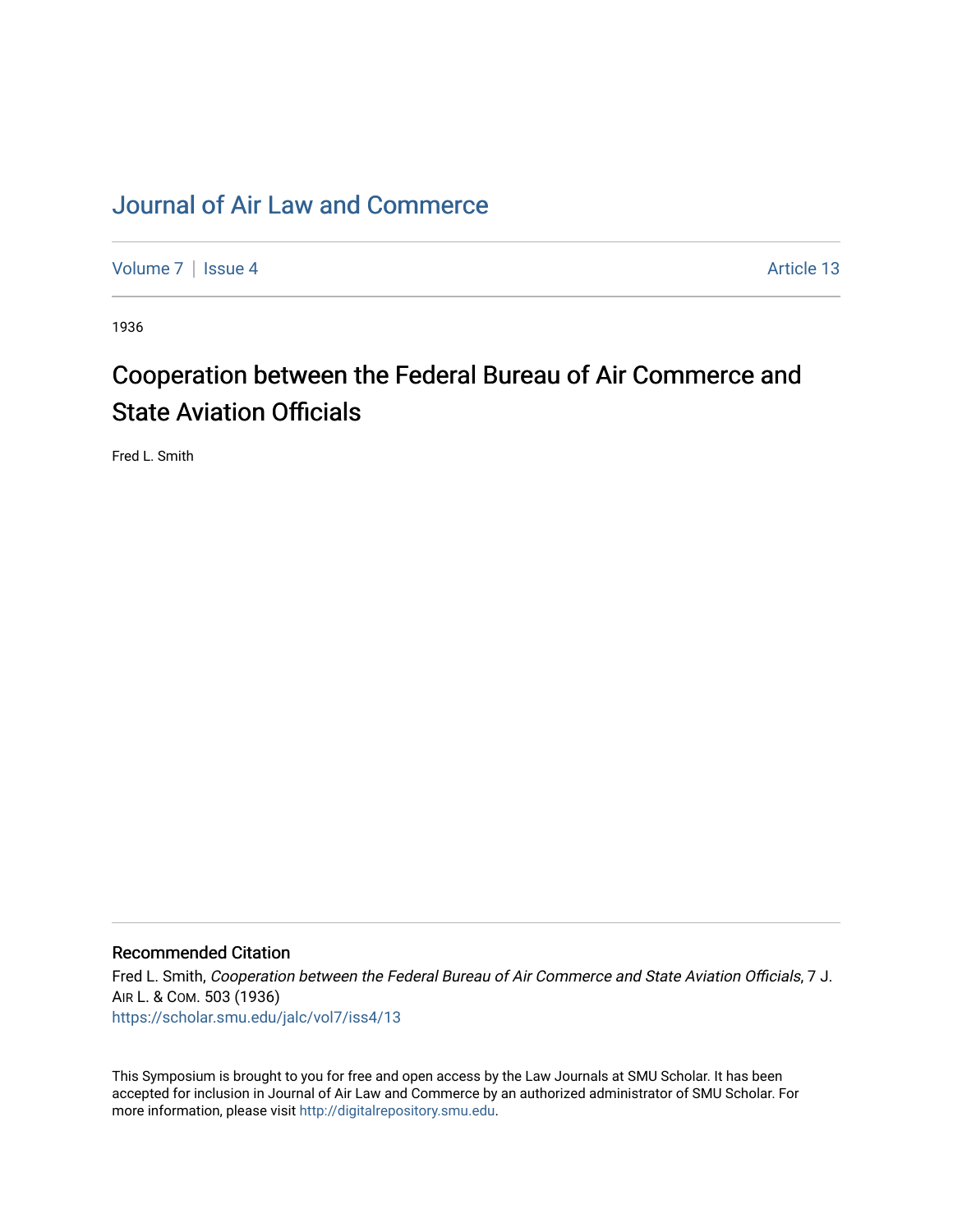## COOPERATION **BETWEEN** THE FEDERAL **BUREAU** OF AIR COMMERCE **AND STATE AVIATION OFFICIALS**

#### **FRED** L. SMITH\*

In accepting the assignment to speak on this most difficult subject this year, I realized that it would be necessary for me to step out of character. Heretofore, whatever remarks I have addressed to these conventions have dealt with subjects upon which I had very definite first-hand information and upon which I did not hedge in the least, regardless of whether or not I might have hurt someone's feelings. However, I appreciate fully that in discussing such an illusive subject, which has so many ramifications, I may be accused of "doing a Winchell"-and therefore must admit in the first place that some of my observations, while reported as accurately as possible, may not be at all correct. However, such a possibility will not deter me from giving you my honest opinions.

In the past this matter of cooperation has been glossed over with a lot of flowery words, and then everyone has gone back to his respective duties with a sigh of relief and a deep-seated determination to get even with some person or group whose real attitude was distinctly unfriendly. I at least have gathered some assurance from the fact that there are few, if any, state officials who have had any more or any more varied experience with the federal Bureau than I have. And if anyone has the preconceived idea that I am going to confine my entire remarks to a scathing denunciation of the Bureau, I would like to say now that there have been many things done by our state aviation groups that have been quite hairbrained, and I would certainly not be doing justice to this subject if I made state aviation officials appear as lily-white, infallible creatures. Everyone who does anything makes mistakes. Furthermore, it is not the object of this paper merely to criticize but, so far as is possible, to offer suggestions which will lead to a much closer liaison and, consequently, more effective operation of both federal and state aviation organizations.

In spite of the fact that the federal Bureau of Air Commerce published a bulletin on "Civil Aeronautics in the United States" under date of August 1, 1935, the organization chart on page 58

[5031

<sup>\*</sup> **Director of** Aeronautics, **State of** Ohio.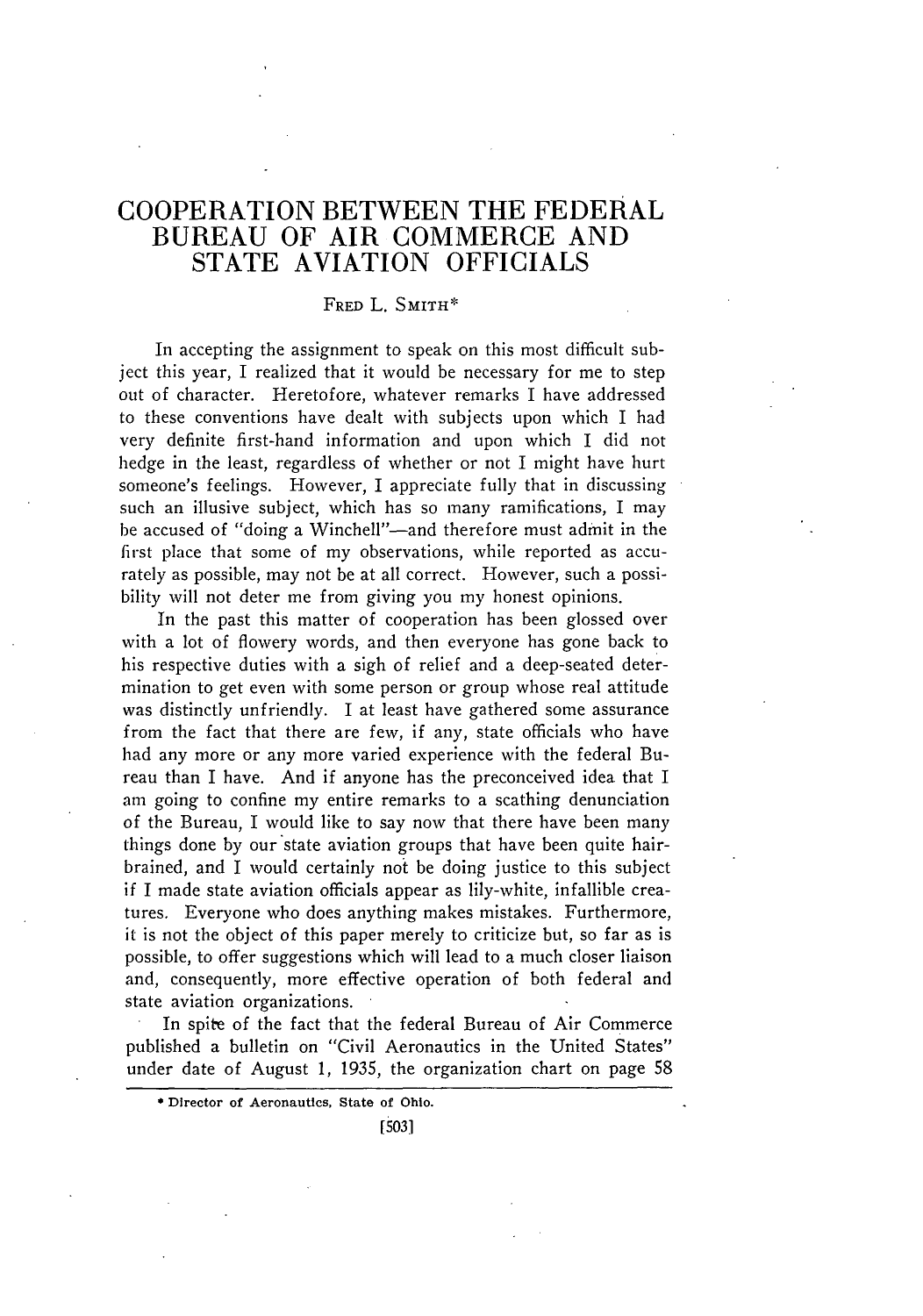of this bulletin may contain some information with which many of you are not familiar. Yes, in spite of reports of Senate investigations, and monthly quips in the Aero Digest, the Bureau of Air Commerce actually has an organization chart!

Under the Director of Air Commerce there are two main divisions-the Air Navigation Division and the Air Regulation Division. In addition to these two main divisions, there are four sections directly under the Director of Air Commerce—namely, the Administrative, Development, Aeronautic Information, and Airport Marking and Mapping Sections.

The work of the Air Navigation Division is divided into two main groups-namely, Airway Development and Construction, and Airway Maintenance and Operation.

In spite of the unprecedented opportunities which have presented themselves in the last three years, there has been little evidence of any sort of program by the Air Navigation Division, looking forward to the complete development of airway facilities essential to scheduled air transport operation. It is hardly necessary to add that there has been absolutely no concerted effort on their part to arrange for the provision of additional airway facilities which everyone with any flying experience at all realizes are absolutely necessary for the non-scheduled operator and the private flyer. Obviously the provision of ground facilities-for multi-motored airplanes operating with co-pilots, airway and private radio aids, automatic pilots, and almost every other gadget available to help the pilot-still leaves the airways in a decidedly incomplete and dangerous condition insofar as the non-scheduled operator is concerned. So far as I have been able to determine, there is nothing in the Air Commerce Act of 1926 or any of its many revisions since that time to indicate that the Bureau of Air Commerce is responsible only for the provision of sufficient aids to take care of *schediled* air transport. I do not believe that anyone has been more active in trying to help the airways situation insofar as the needs of air transport are concerned than I have been; and yet I would feel that I had betrayed a large number of people in aviation if **I** had not battled for the inclusion of many more fields on our airways than are absolutely essential to the safe operation of scheduled air transport. As matters stand now, except in a few isolated instances, our airways are not developed adequately even'for scheduled air transport; and consequently, there are practically no airways sufficiently developed to give the small operator, with his admittedly inferior radio and instrument equipment, more than a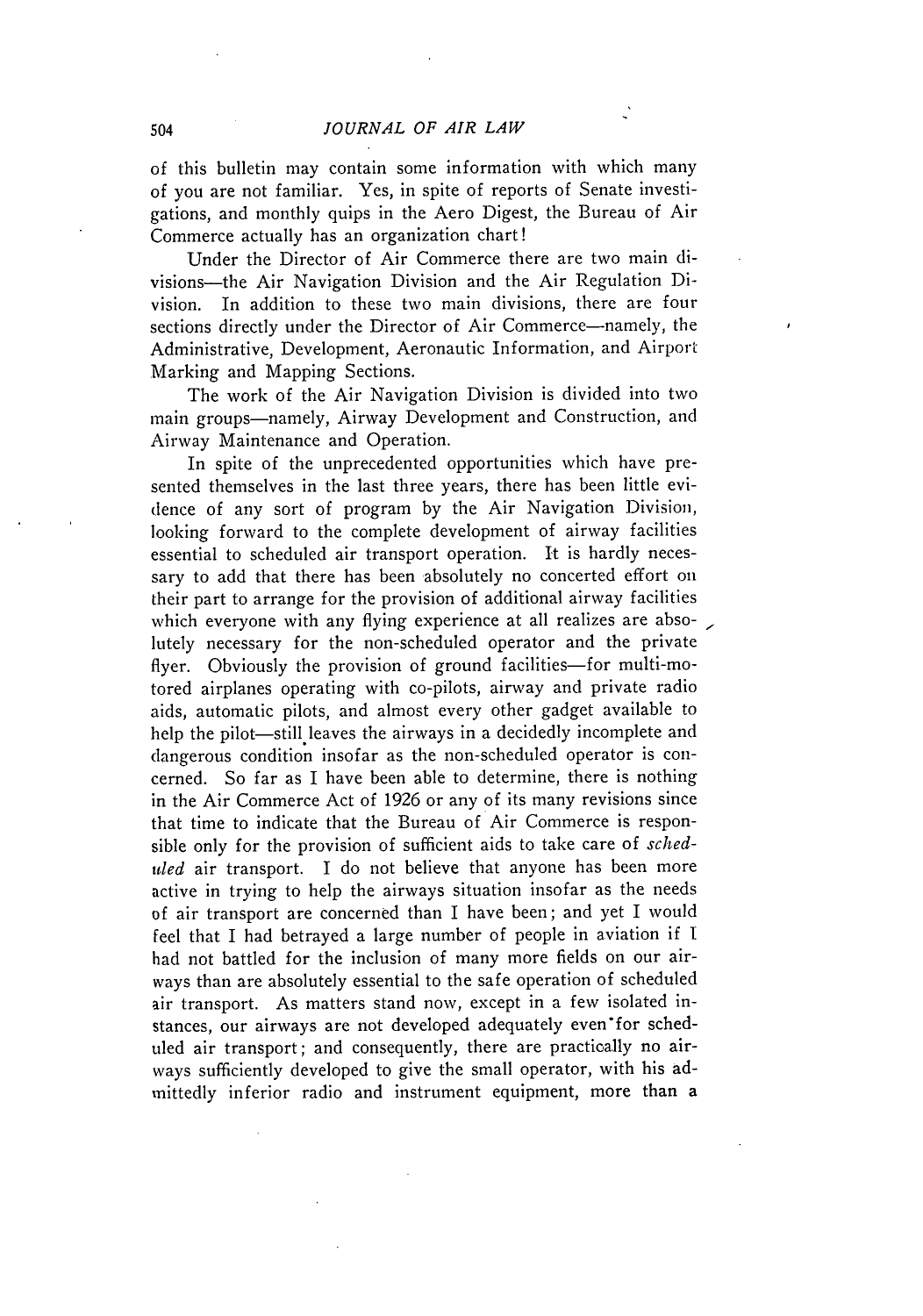fighting chance. Closer liaison between the Air Navigation Division and the various states most certainly would have brought about a much more satisfactory condition as a result of the opportunities of the past three years.

Airways Maintenance District No. 1, at Newark, New Jersey, has charge of the federal airways including the eastern half of Ohio, and District No. 3, with headquarters at Chicago, has charge of the western half. I am sorry to have to report that except for a recent request for aerial photographs of intermediate fields (relayed through the. Adjutant General's Department) from the Newark Superintendent, I have not had any requests for assistance from these offices. I sent the Chicago office data on fields under their jurisdiction, at the suggestion of employees of the Airport Section, but have had no reply.

Perhaps the officials of this division of the Bureau feel that they have a federal airways job to do, on which they do not want any suggestions or assistance from state aviation bodies. Certainly they have made me feel that they could get along altogether without my help. As a matter of fact, they haven't gotten along as well as they might have—and I am just egotistical enough to think that I could have been of material assistance to them.

So long as our present form of federal and state governments exists, it will not be possible for any federal agency to work out its own program irrespective of the inclinations or desires of state and local governmental units. Even in instances where the federal agency might have unquestioned jurisdiction, it would seem to me to be just plain good common sense to make the states and smaller political sub-divisions feel that they had some part in the program. Certainly, some part of the time of the administrative personnel of this Division should be spent in contacting state and local officials. Whether the recommendations of these state and local people are worth anything or not may be open to question, but surely .their good will is indispensable to the development of a complete and satisfactory airways system.

Closer liaison between the Air Navigation Division and state and local aviation bodies is a vital necessity.

Let us now turn to the Air Regulation Division. It must be conceded that no abnormal demands have been made upon the personnel of this Division during the past three years, and this condition may explain in large part the much closer liaison and the much more harmonious relationship which exist between this division of the federal Bureau and state and local a $\hat{v}$ iation bodies.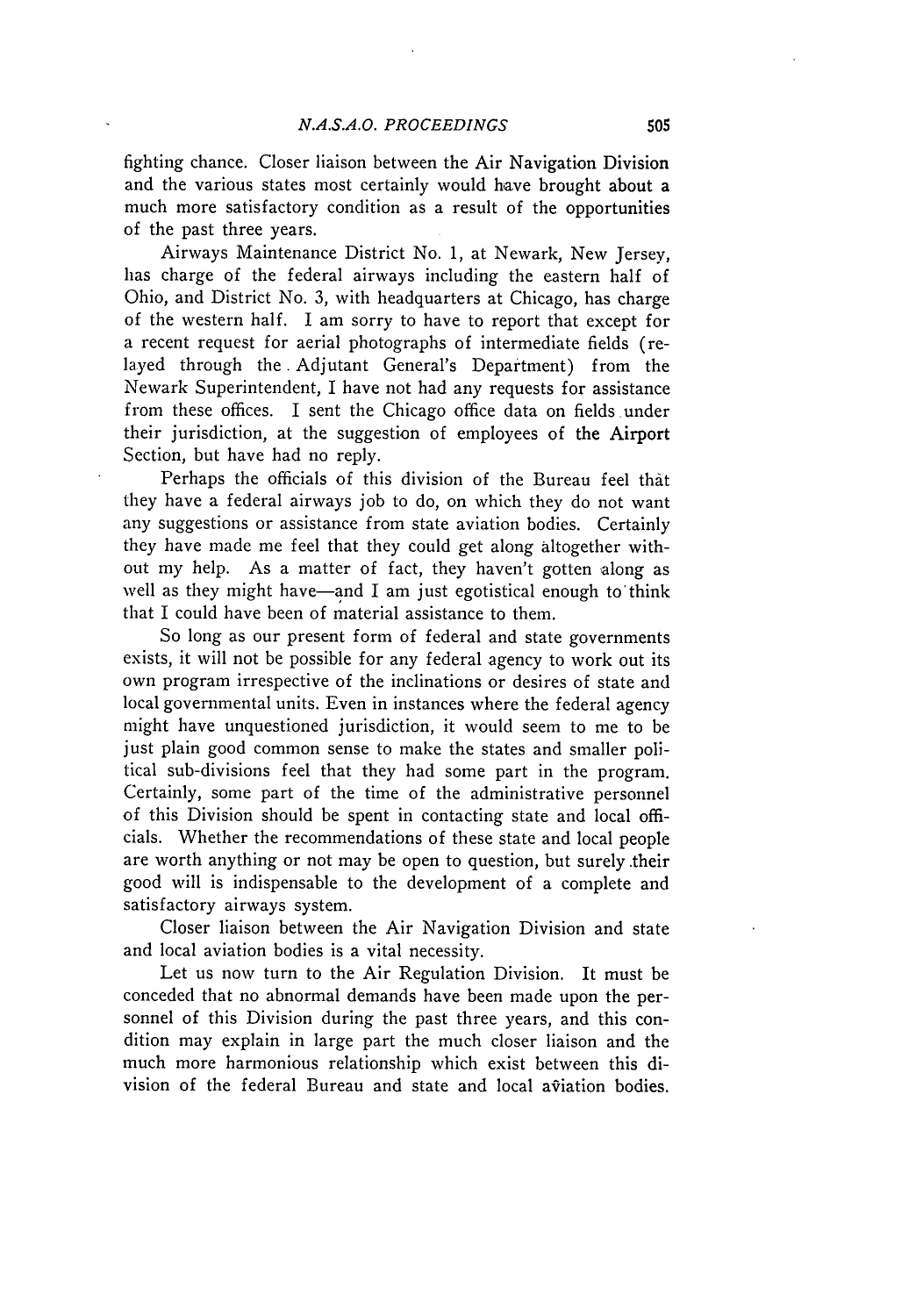.The personnel of this Division rub elbows constantly with state and local aviation people, and in spite of the fact that much of their work places them in the unenviable role of policemen, or umpires, a great percentage of the aviation public has placed its stamp of approval on these men and their activities. The fact that the Assistant Director in charge of this Division is a former state official, with extensive and first-hand knowledge of state and local problems, may have had a much greater effect in promoting friendly relations than can be measured objectively.

In spite of the generally satisfactory relationships between this Division and state bodies, there are a few matters upon which we people in the states have been clamoring for action, but which have not yet been taken care of. At the suggestion of the federal Bureau of Air Commerce, a large majority of states have passed laws requiring federal licenses for airmen and aircraft, regardless of the nature of the operations. As yet no action has been taken **by** the federal Bureau to provide a temporary license for the movement of unlicensed aircraft to inspection bases—a flying operation which now leaves most of us state officials "in the middle." Furthermore, there is a general feeling among many of us in state work that a restricted license could be issued for the limited use of formerly fully licensed commercial aircraft, which would enable private owners to get considerable service from aircraft retired from active commercial use. I think we are all agreed that where the private owner cannot afford brand-new equipment, we would much sooner see him build up his time in a standard commercial ship from which extra seats had been removed, than to have him monkeying around with half-baked contraptions built up from junked automobile engines, packing cases, and bailing wire.

When the question of definite regulation of flying operations over federal airways broke into the open last fall, many of us in the states regretted the fact that the conferences included practically no one except airline and Bureau officials. The clamor which arose after the publication of the first draft of these regulations was distinct evidence of the lack of a thorough discussion of the problems involved, **by** all groups concerned. To this day you will find an undercurrent of dissatisfaction in Air Corps circles with the way in which this matter was handled. Every sane person wants to contribute to measures which will add to the splendid safety record already established **by** scheduled airlines. It is unfortunate that the general impression was created that the airways were to be reserved for scheduled air transport only. Less haste,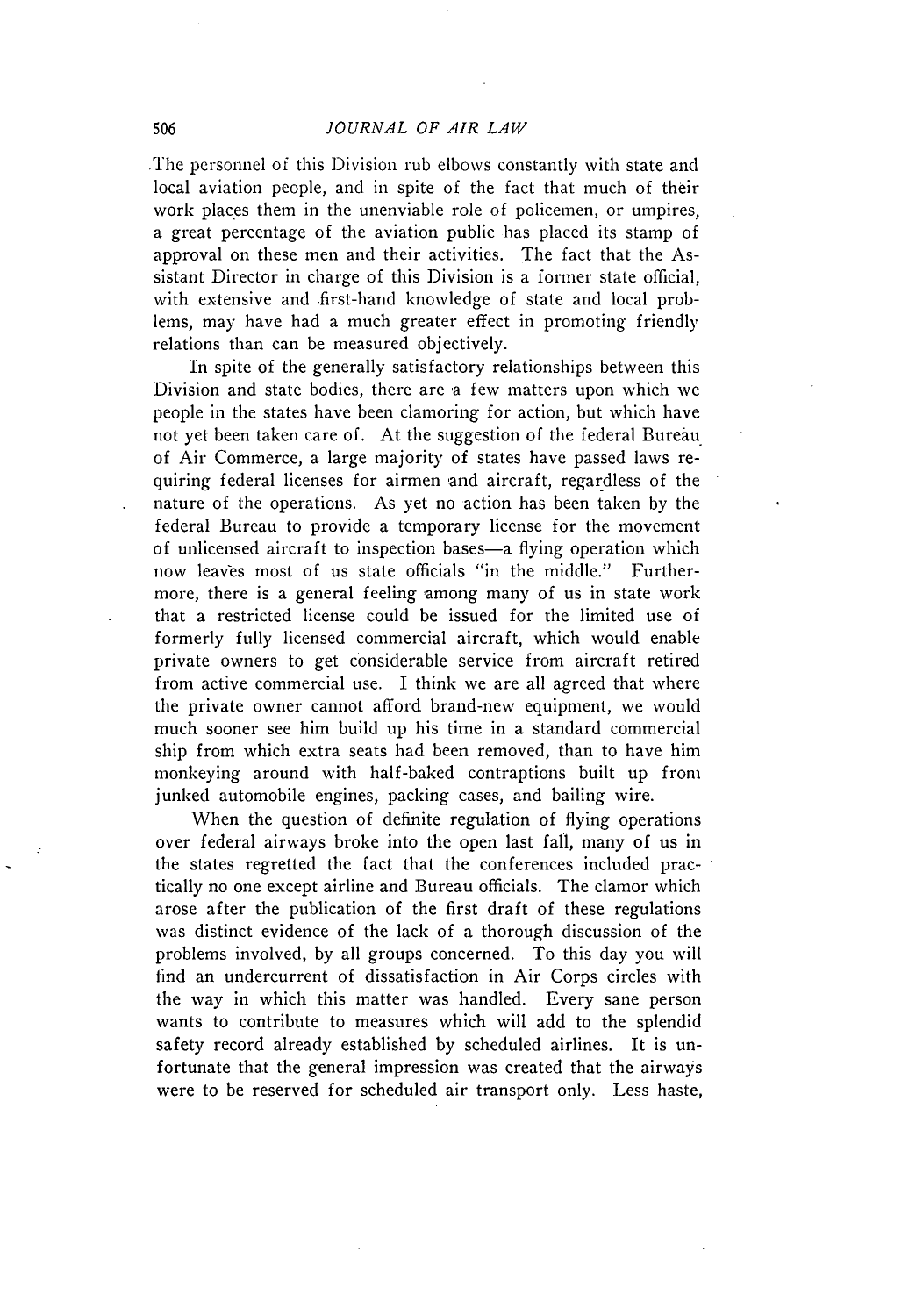and the collection of suggestions from a wider field of operators, would have prevented considerable dissension.

Again, it is quite obvious that there are a number of regulations now on the books and which the federal inspectors are conscientiously trying to enforce which simply have no place, because of the very evident lack of jurisdiction of the federal Bureau. I am referring now, specifically, to the complicated system now in effect governing procedures at local air shows, and to the enforcement of air traffic rules without any regard to whether or not the airplane's operation is within the limits of a federal civil airway. It is very difficult to justify the control which this Division exercises over schools, and other such purely local activities. With the development of more and more aeronautic activity, I believe that this Division will welcome the opportunity to step out from some of these fields of activity where its jurisdiction is either entirely lacking, or open to question.

Of the four sections of the Bureau directly under the Director, there are only two with which we people in the states have been directly concerned-namely, the Aeronautic Information Section. and the Airport Marking and Mapping Section.

The Aeronautic Information Section has really done a remarkable job in the collection and dissemination of information of interest to all of us in aviation. The work of this Section has been extremely difficult during the past three years because of the unprecedented amount of work undertaken on airports and landing fields all over the country. Those of us in the states who have a hard time keeping up with the status of landing facilities in a limited area appreciate fully the difficulties this Section must encounter. Working under the handicap of often having to contact city officials, postmasters, and secretaries of chambers of commerce for technical information on landing fields, it is remarkable that their reports are at all satisfactory. The bulletins issued on landing fields could be much more up to date if every state aviation body could pass upon its tentative draft covering airport facilities immediately before the bulletin went to press. With the airport situation more stabilized-as we hope it will become in the very near future-a little closer liaison will make the work of this Section altogether satisfactory.

The Airport Marking and Mapping Section is one with which every state official has had a great deal of contact during the various unemployment programs. Changing requirements and the continual shifting of administrative personnel, especially those em-

**I**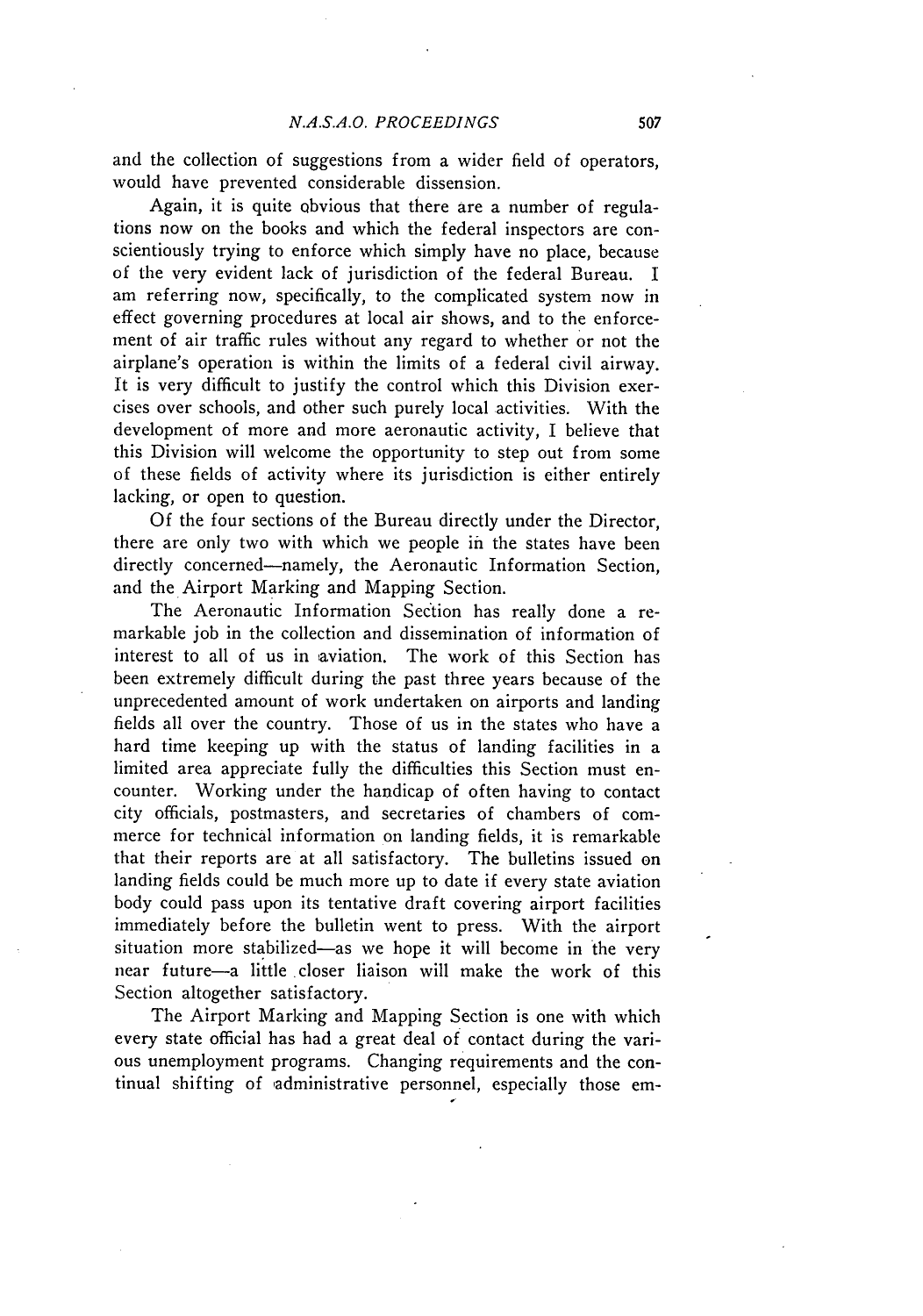ployed by the CWA, FERA, and WPA, make it extremely difficult to comment accurately upon the degree of cooperation which has existed between this Section and state and local aviation bodies. It would be folly to say that there has been anywhere near one hundred per cent cooperation between federal and state agencies during this period-except, perhaps, in a few isolated cases-and yet it would be altogether unfair to place the responsibility for the lack of more cooperative effort on the shoulders of this Section. After all, the Airport Section's jurisdiction was distinctly limited by the varying requirements of the unemployment programs. No funds were ever definitely ear-marked for airport projects, and the Bureau personnel, in the capacity of advisors, was overruled in numerous instances because of the unusual circumstances existing in many local districts.

Perhaps the most serious handicap of this Section, in taking over the airport program, was the lack of experienced personnel.

It will be remembered that the Airport Section as it existed under the previous administrations was practically wiped out in the summer of 1933. On June 26, 1933, I wired Mr. James C. Edgerton, Assistant Chief of the Department of Commerce, as follows:

"Airport Section Aeronautics Branch has been of great assistance to us in airport and landing field development. Will be especially helpful in next two years in proper planning of airport work in conjunction with public works program. Fine opportunity to push airport improvements. Every state will need help of this Section."

Just what went on between June and November of 1933 I do not know, but it is sufficient for the record to note that when the CWA program was initiated, in November, 1933, Mr. Geisse was named as Special Assistant to the Director and began the organization of the CWA airport program-and the Airport Section, as it had been organized previously, seemed to pass out of existence. Some of its members were put to work on various phases of the emergency program, in outlying districts; but, for some reason or other, no one of the group who had functioned for a number of years under previous administrations was left in Washington to help direct a construction program of unprecedented proportions. Some of our many difficulties incident to airport projects may be due to this unfortunate situation in the Bureau.

Obviously those of us in the states who are fired with the desire to get our airports in the best possible shape found ourselves working with a brand-new organization in Washington, most of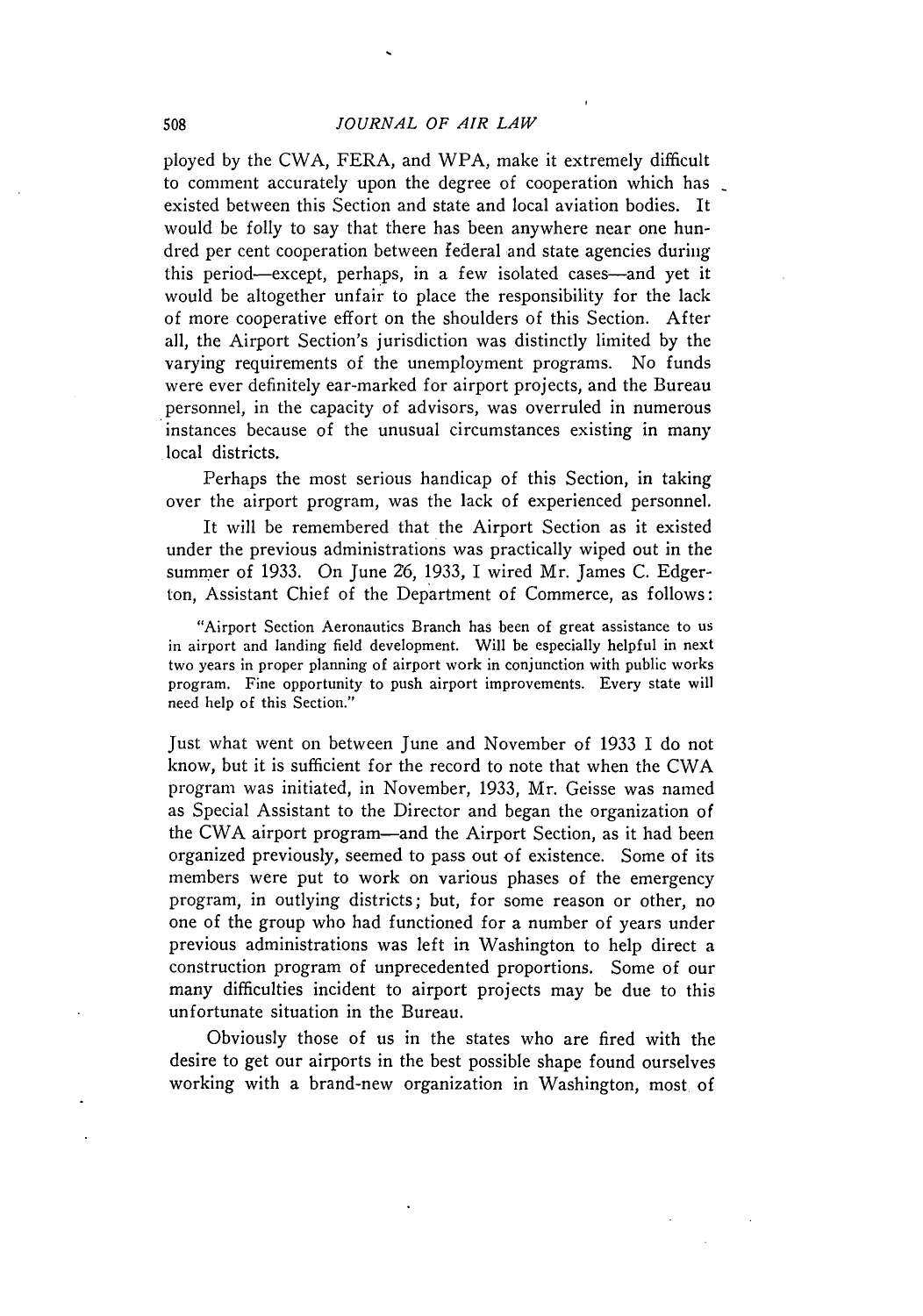whom were as inexperienced with construction problems as we were ourselves. Mr. John S. Wynne, who guided the destinies of these programs, had no easy task-and to his credit it must be said that in spite of tremendous handicaps he has made a very creditable showing. If you don't think that he has plenty to worry about, just imagine yourself trying to build up an organization to supervise construction operations on some six or eight hundred airportswith airline officials, state aviation bodies, chambers of commerce. airport managers, and a host of miscellaneous aviation enthusiasts clamoring to be heard! His task wouldn't have been nearly so hard if all those interested in the improvement of any one airport had the same idea. Unfortunately those of us in aviation are extremely individualistic, and we exhibit very little hesitancy in calling another person's ideas half-baked, if they don't happen to agree with ours!

During the Civil Works Administration and part of the Federal Emergency Relief Administration, Mr. Wynne's office did manage to use state aviation officials as his local representatives, but with the advent of the Works Progress Administration we lost that official status and became sort of "horner-inners." Much to our disgust the work went along about as well as it did before, and perhaps in some instances better.

In my own case, as I look back over the three years of intensive effort on airport programs I believe that I have been able to work just a little more effectively as an unofficial advisor. Admittedly, I have become very much incensed, at times, to find inquiries going to Washington-either to the Airport Division of the WPA or to the Airport Section of the Bureau-for information which could have been obtained from me directly. The personnel of Mr. Wynne's present staff operating in Ohio leaves nothing to be desired (although I must blush for a couple of dead-heads that he tried out on us before his organization was perfected).

The Airport Section still has, in my opinion, one of the most important functions of the federal Bureau. I have never been able to see the reason why the Section should be segregated from the Air Navigation Division, where it would seem to fit most logically as a subordinate unit and where its general plans and policies could be correlated very definitely with the whole federal airways system. The separation of this Section from the Air Navigation Division may account in large part for the lack of contact between state and local people 'and the Air Navigation Division.

The opportunity for airport construction programs similar to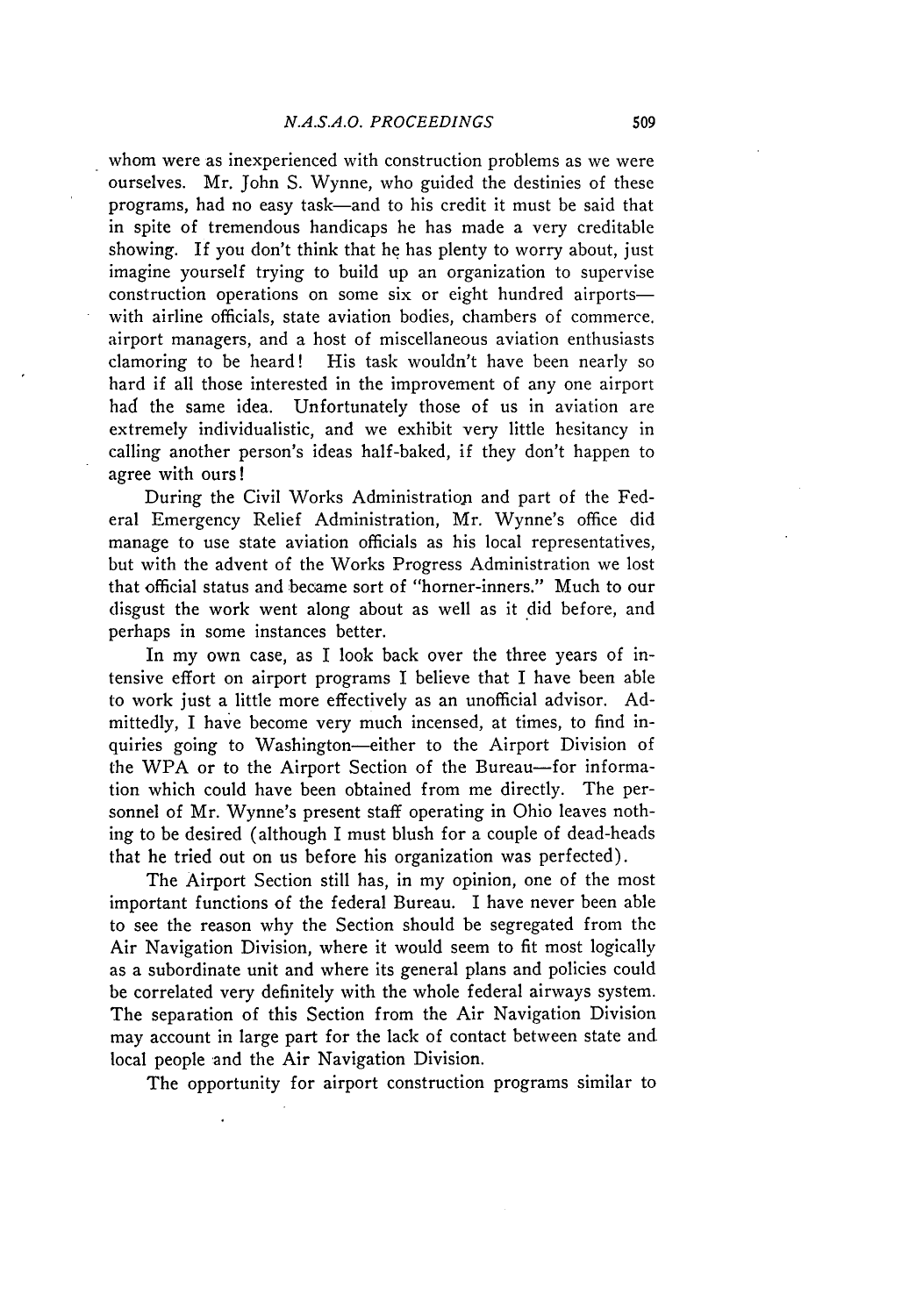those of the last three years may never again present itself, but surely with the attention of the nation focused on the immediate need for really complete airports for scheduled air transport, and a much more intensive development of many pasture lots which we now, charitably, call "local airports," or "landing fields," this Section will have plenty of work to do in conjunction with state aviation bodies. Closer liaison is, of course, highly desirable. When we have real aviation bodies in the majority of the fortyeight states this cooperative effort on airport construction programs should be much easier of attainment.

So far, this discussion has been confined pretty much to the federal side of the picture. Obviously, cooperative effort involves more than one agency. On the whole, our state aviation officials are a likeable lot-but, after all, aren't we scrambling around at times in so many different directions as to make the people in the federal Bureau wonder what those guys are going to try next?

We have a Uniform State Aeronautical Regulatory Act, but every time it is proposed or passed upon in a different state it takes on some new trimmings which make it hardly recognizable. We seem to have been pretty generally agreed on working for the elimination of gasoline taxes on aviation fuels, and while there is more uniformity on this subject than on many others, there are still a number of states in which a positive attitude on the part of aviation officials toward the gasoline tax would help tremendously.

I am sure that most of us have received a very liberal education during the past three years on just what the requirements are for landing areas—and yet with so much loose talk about "flight strips" adjacent to highways, I sometimes wonder just how much good the experience has done some of our state people. It must be very confusing to the general public to hear the practicability of such meagre strips loosely endorsed by some people in aviation, while other aviation people have been working so hard for the extension of fields into the five hundred to a thousand acre class in order to make them really worthwhile. In states where funds are available, there has been an inclination to develop airways, with all the fancy trimmings such as lights, radio aids, and independent weather stations, without any thought as to the harmful effects of such a movement, if taken up generally, on our federal airways system. The Copeland Committee's report gave sufficient evidence of the lack of uniformity in the making of weather reports, even under a centrally controlled system, to indicate very definitely the insurmount-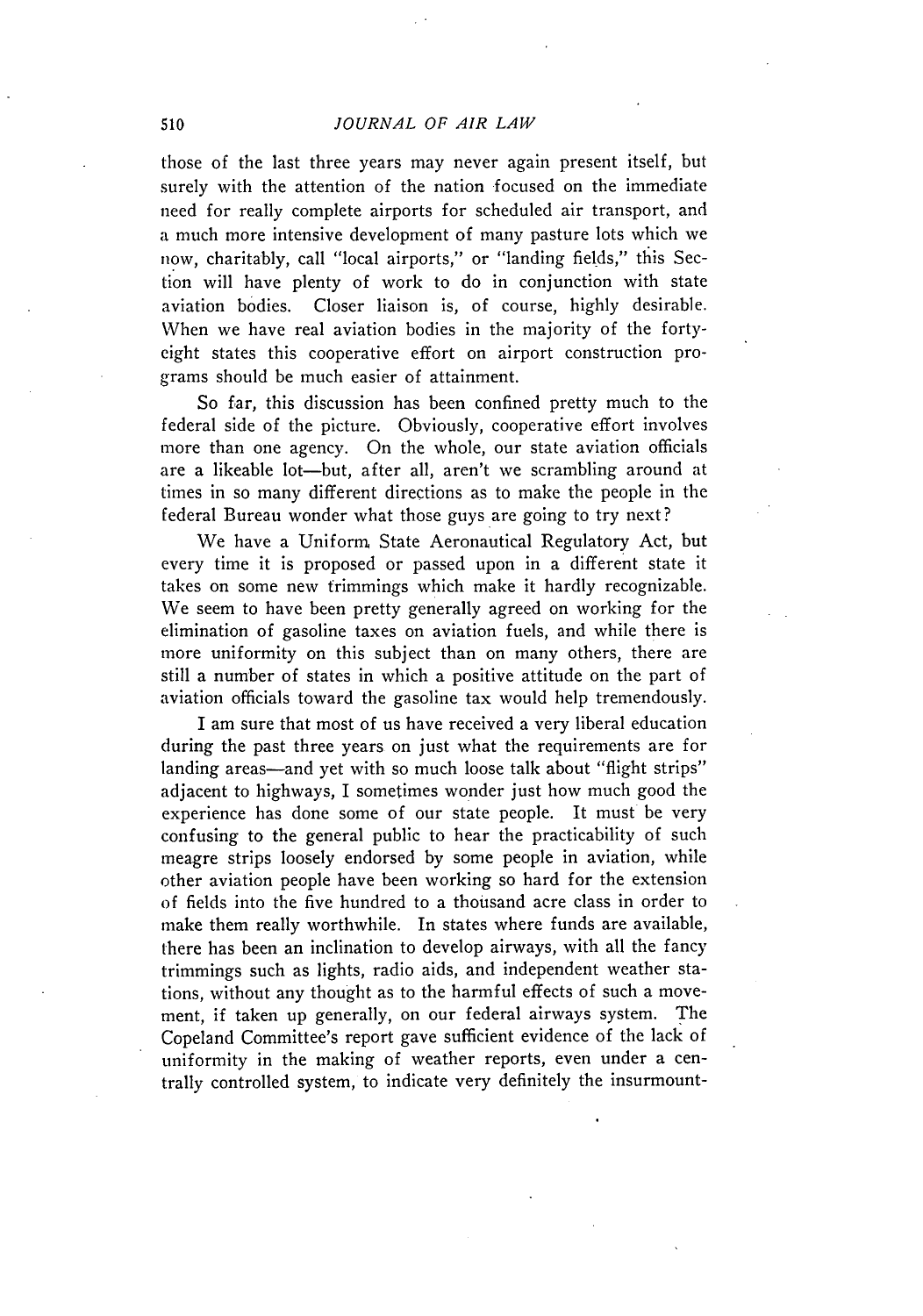#### *N.A.S.A.0. PROCEEDINGS*

able difficulties which would arise in interpreting such reports compiled by a number of different agencies working independently.

A state aviation body with a lot of funds at its disposal is in just as precarious a position as a youthful heir with no business experience. The only thing we can be fairly certain of is that the funds will be spent! If they aren't used discreetly, the reaction on aviation generally is certain to be harmful. Someone will have to pay the piper eventually, and opponents of any movement have an unhappy faculty of keeping track of the extravagances of their pet aversion.

Perhaps the greatest weakness of our state aviation bodies is the tendency to try to sell an idea, or a system, which fits the peculiarities of their particular states, to the nation as a whole. Two examples are sufficient to illustrate this point.

First, there are states in which the aviation body has been set up as a subordinate unit of the State Highway Department. Those of us who have been trying to look at aviation development not from the standpoint of what may happen this year, or next, but far into the future, realize that such an arrangement may be quite necessary, and perhaps an altogether happy one in some cases. We have never tried to urge any definite organization on states considering aviation legislation. However, it is extremely disturbing to find a tendency, on the part of those who work under such an organization to feel that they must promote this arrangement on a nationwide basis. Conditions vary too greatly in the different states to make any such general movement desirable. All we have a right to ask is that the aviation activities of every state be given some official recognition under the direction of the best available aviation talent. After all, the sovereign states have a large number of inalienable rights which we must and should respect.

The second instance is the matter of "flight strips" along highways. Unquestionably in states where highways have been or are to be built through extensive uninhabited areas, such as swamps, forests or deserts, this idea may have some merit. But to foist this idea on the American public as a nationwide movement is simply ridiculous from the standpoint of practically all of our eastern and central western states. Personally, I haven't any use for thembut as a state official in Ohio, I would not presume to dictate to Florida, Michigan or a number of western states where such factors as the value of land, density and comparatively well-balanced distribution of population, and density of air traffic, are very much different.